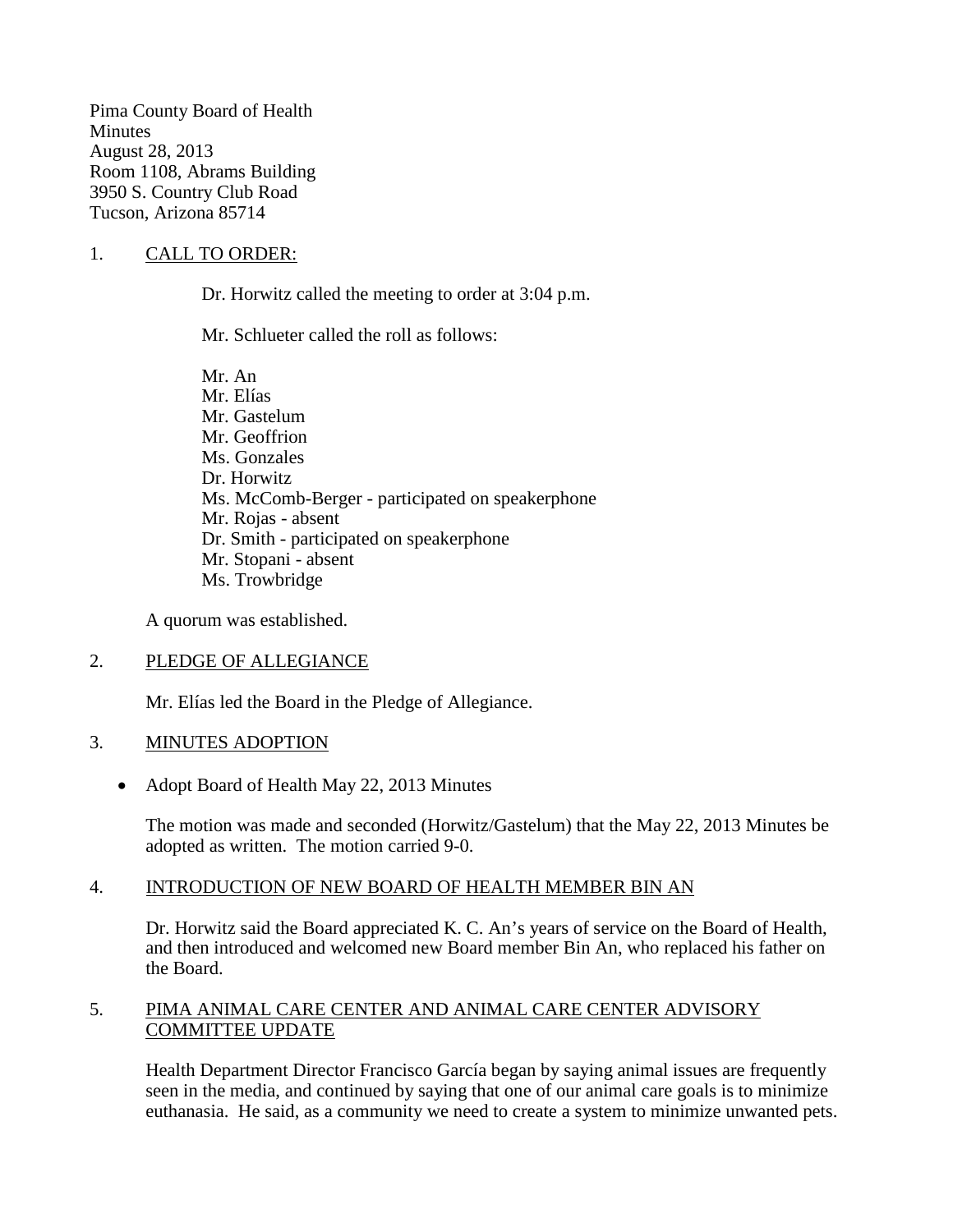Dr. García then introduced Pima Animal Care Center Manager Kim Janes who addressed the Board.

The Pima Animal Care Center (PACC) Advisory Committee is a very active body established by Pima County Code. Its purposes include serving in an advisory capacity to the Board of Supervisors and manager of the Pima Animal Care Center. The Advisory Committee has prepared a report for the Board of Supervisors, which Mr. Janes discussed for the Board. In the last fiscal year PCAA has gone from approximately 75 volunteers to over 300. PACC handles over 21,000 animals every year and this is the first year PACC was able to save, rescue, redeem or adopt out, more animals, over 12,400, than were euthanized, approximately 11,000. This is significant; however, approximately 7,000 of the 11,000 could be saved going forward if there are more resources available to rehabilitate these animals. A community alliance called the Pima Alliance for Animal Welfare has been formed to move our community forward on animal welfare issues.

Significant issues include that PACC cannot respond to all calls; of the over 36,000 service calls, staff was only able to respond to 31, 307. Spay and neuter policy and funding are also significant issues. Goals in the report include increasing licensing compliance; increasing the capacity to rehabilitate sick and injured homeless pets; increasing low cost shot clinics; increasing responsible owner education and outreach activities to increase spay/neuter awareness; and increase funding to community low or no cost spay/neuter programs. The Committee recommendations included: the County continue to invite other jurisdictions to participate in spay/neuter funding; the Board of Supervisors support the next PACC bond proposal; and the Board of Supervisors support the Pima Alliance for Animal Welfare.

After Mr. Janes' presentation the Board of Health discussed various aspects of the report. Dr. Smith, who serves on the Advisory Committee, said she is impressed with PACC staff and the increase in volunteers. Additionally, Mr. Elías commended PACC staff for their dignity and professionalism in the handling of a recent suicide of an inmate worker at PACC. Discussion then focused on support for the PACC bond proposal for an entire new animal care facility, which is currently being considered by the Bond Committee.

The motion was made and seconded (McComb-Berger/Smith) that the Board support the Animal Care bond proposal and endorse the Advisory Committee Report recommendations. A letter stating such will be sent to the Board of Supervisors. The motion carried 8-0. Mr. Elías abstained from the vote.

## 6. OVERVIEW OF HEALTH DEPARTMENT ORAL HEALTH PROGRAM

Dr. García prefaced this item by saying he wants the Board to be able to see what the Department does; and pointed out that the Department's oral health program is in every school district in our jurisdiction. He introduced Division Manager Anne Davis, who then introduced Program Coordinator Margaret Perry, who went over the attached PowerPoint presentation.

Dental decay is the most common chronic childhood disease. The current oral health grants focus on reducing decay and increasing preventative services in low income children. The Arizona School-Based Sealant Program provides education screening, sealant placement referral and case management to second and sixth grade children, with parental consent. The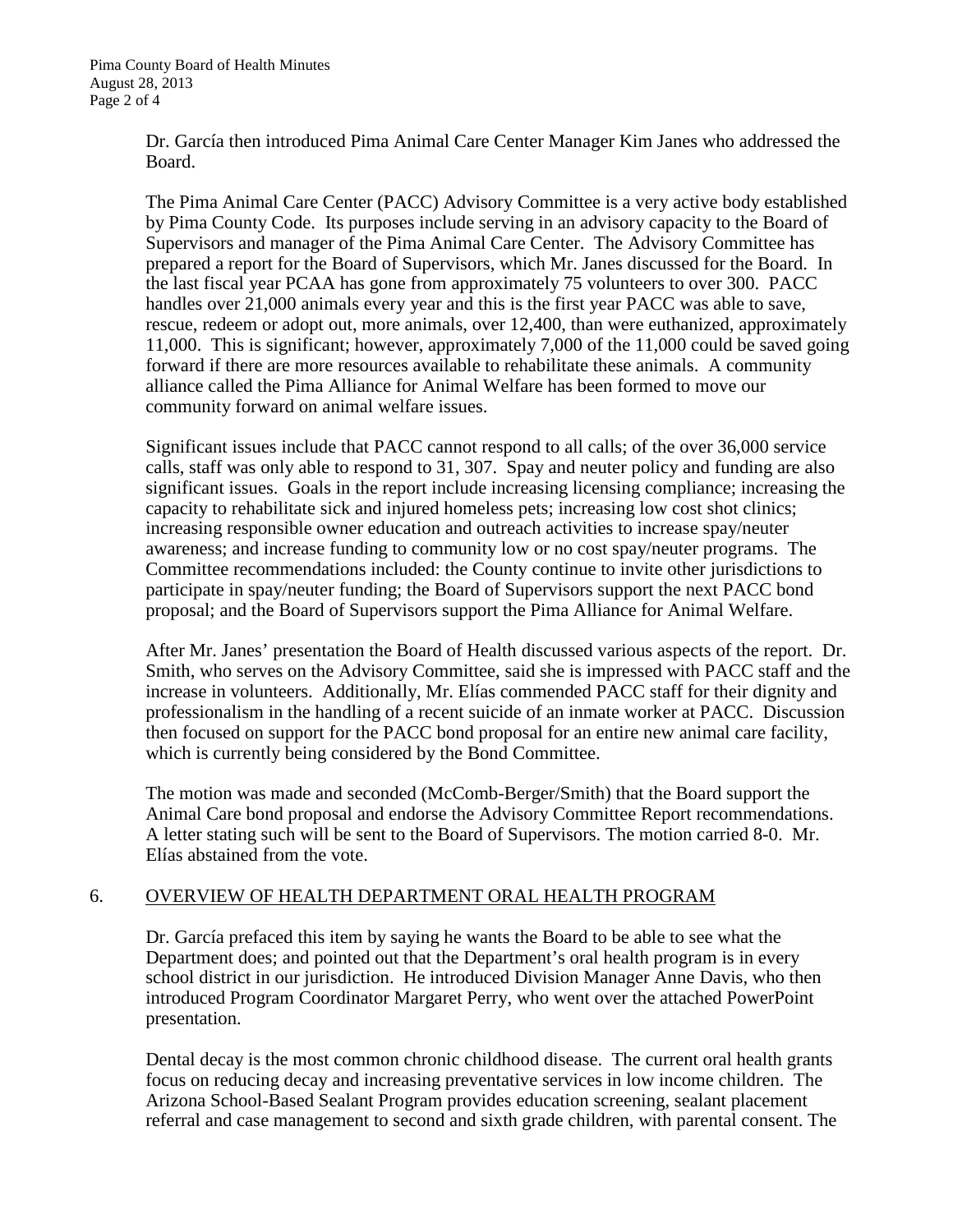program is funded by a grant from the Arizona Department of Health Services. This program operates in schools with a 50 percent or greater eligibility in the free and reduced cost school lunch program. In fiscal year 2012-2013 1,265 children received sealants. The First Smiles Matter program is funded by a grant from First Things First and provides screening referral and topical fluoride for children through five years of age. In 2008 national data indicated that the decay rates for children ages two through four was the highest ever. The First Smiles Matter program partners with childcare centers and other venues to find children in the target age group and pregnant women. In fiscal year 2012-2013 3,341 screenings and fluoride applications were provided. The majority of the clients are uninsured or underinsured; however, that is not a requirement to receive services through this grant.

### 7. PUBLIC HEALTH EMERGENCY PREPAREDNESS AND CONTINUITY OF OPERATIONS PLANNING

Dr. García introduced Program Manager and Strategic Integration Team Lead Louie Valenzuela who addressed the Board on this topic. The Department's Public Health Emergency Preparedness program is funded by the CDC and has been in existence since 2001. At that time Public Health was a new entity at the emergency management table. Originally the program was focused on specific bioterrorism threats, but has since expanded its focus; however, many of the original key concepts from bioterrorism preparedness also apply to other exigent circumstances. Early recognition or surveillance, crisis communications, mass medical countermeasures, and mass casualty management are concepts touched on by Mr. Valenzuela. Program success highlights include a 2002 Tucson Convention Center mass dispensing clinic which could dispense over 1,000 doses of antibiotic within one hour and the 2007 implementation of a mail biohazard detection system. In 2011 the Department's Emergency Preparedness program was recognized as Project Public Health Ready by the National Association of County and City Health Officials (NACCHO). Another highlight was the 2009 H1N1 response, which included a large vaccination clinic at the then Tucson Electric Park. New program challenges on the horizon include heat and climate change; the need for a health emergency operations center; mass fatality management and internal continuity of operations planning. Continuity of operations is a concept introduced County wide in 2009 and involves maintaining essential services when things go wrong. It can be as simple as how to handle things when the phones go out to more complicated circumstances such as managing the inability to use an entire building. A lot of planning involving external partners has taken place, but more focus needs to be given to Department staff going forward.

## 8. FORMING OF NOMINATION COMMITTEE FOR BOARD OF HEALTH OFFICERS

Dr. Horwitz discussed that every year a Committee is formed to contact all the Board members to determine who is interested in serving as President and Vice President for the Board; then the Committee reports back to the full Board for officers to be elected. Dr. Horwitz, Ms. Trowbridge and Ms. Gonzales volunteered to serve on the Committee.

## 9. REMINDER ABOUT CLIMATE SMART SOUTHWEST CONFERENCE

Dr. Horwitz reminded the Board of the about Climate Smart Southwest Conference, which will be on September 20 and 21, 2013. Board members were provided conference particulars in writing.